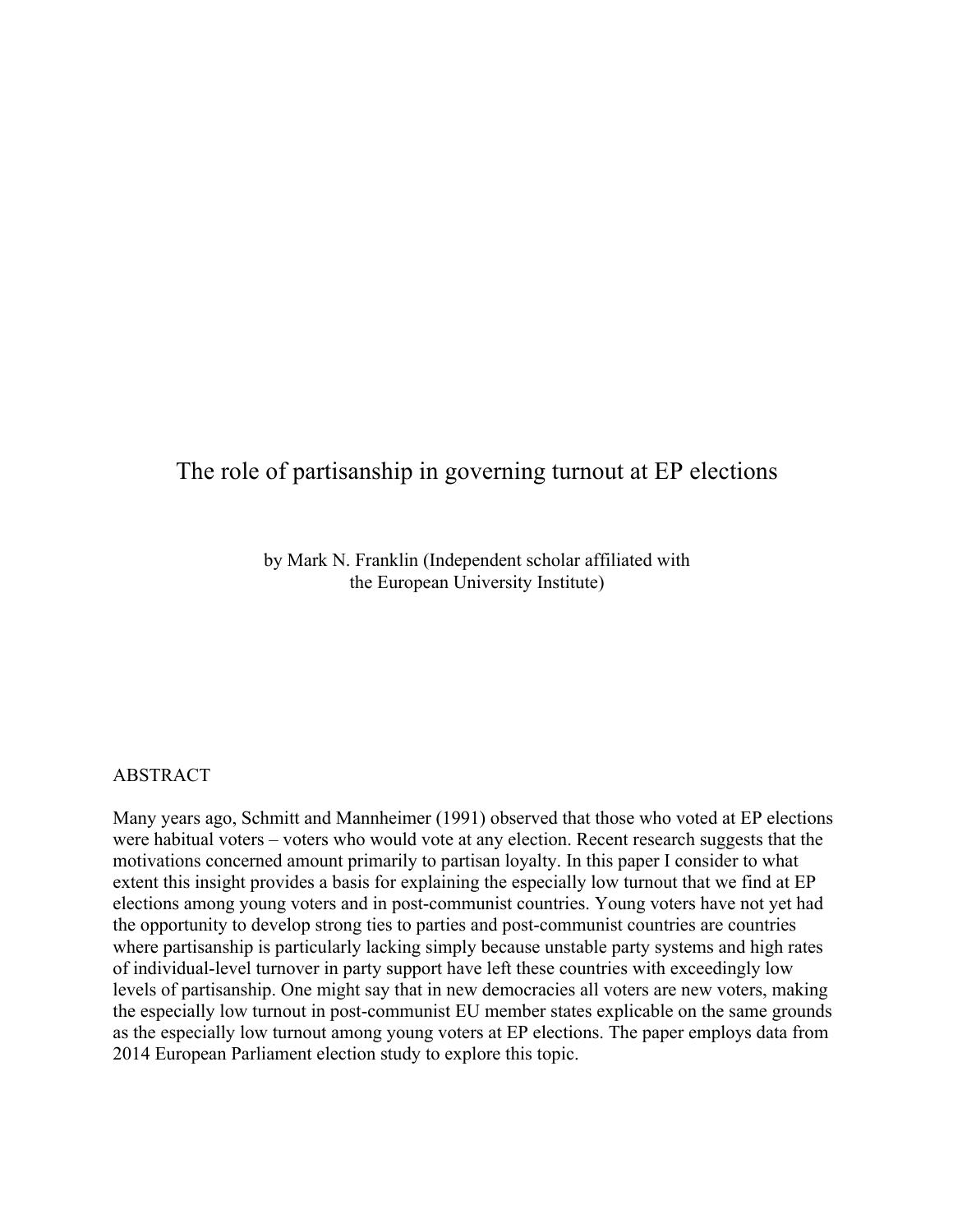The question why turnout is so low at elections for the European Parliament no longer presents a puzzle to political scientists, even if commentators and politicians continue to express surprise. What is still a puzzle within the political science discipline is why turnout at EP elections is so particularly low in the EU member countries of East Central Europe that were, until 1989, ruled by communist parties. These countries joined the European Union in 2004 and voted in the European Parliament (EP) elections of that year. In this paper I link that puzzle with another puzzle, less frequently noted, as to why young and especially first time voters also turn out at particularly low rates in these elections (Franklin 2014). I argue that the particularly low turnout seen among young and among post-communist voters are due to the same phenomena: (1) a lack of partisan attachments as exacerbated by (2) another little-noted feature of EP elections, the fact that they themselves serve as catalysts for non-voting (Franklin and Hobolt 2011).

A longstanding idea in election studies, apparently originating with Butler and Stokes (1979) is that people who vote repeatedly for the same party become "immunized" against changing their party allegiance. In recent years this notion has once again become topical with the idea of "habitual voting" both in terms of turnout (Plutzer 2002; Gerber Green and Shachar 2003) and in terms of party choice (Dinas 2014). What these and other authors have shown is that the act of voting is itself habit-forming (Cutts Fieldhouse and John 2009; Denny and Doyle 2009; Aldrich 2011; Dinas 2012). The more one votes, the more one is likely to continue doing so, meaning that the correlates of EP voting noted by Schmitt and Mannheimer (1991) can be seen as preconditions for the acquisition of a habit of voting, as already established by Plutzer (2002). Whether one can have a habit of voting for no particular party is not clear. Most likely the habit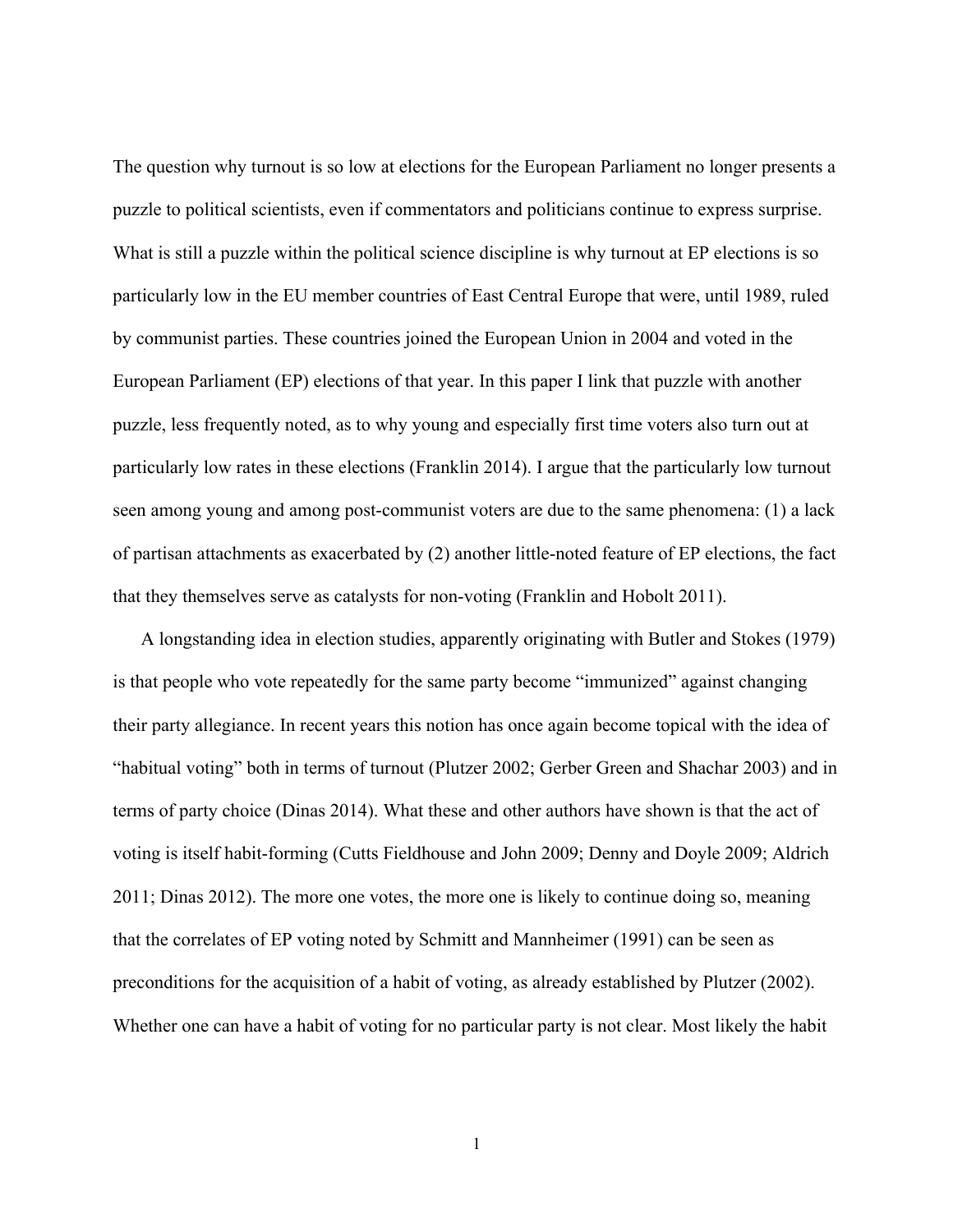of casting a vote implies the habit of voting for a party, although (to the best of my knowledge) this has not previously been established.

The idea that habitual voters are likely to cast a ballot in an election of any type provides a plausible answer to the question why anyone would vote at an election to the European Parliament (cf. Franklin 2014) and, at the same time, why some certain groups of voters will be particularly unlikely to do so. Young voters (unless brought up in particularly politicized surroundings) have not had time to acquire the sort of habit that would take them to the polls even at an election with no obvious purpose. The same argument might also be used about citizens in post-communist countries, which can perhaps be viewed as countries in which all voters are new. Perhaps more to the point, in these countries citizens have found themselves faced with a kaleidoscope of changing parties that have made it difficult for these citizens to acquire the habit of voting for any of them. So young voters and voters in post-communist countries perhaps share the same fundamental characteristic that makes them unlikely to vote at an election that itself provides little in the way of motivation.

This approach, viewing European Parliament elections as having little appeal in their own right, seems to accord with experience. At the time of European Parliament elections voters are not presented with statements (even statements lacking clarity, as is often the case in national elections) regarding what the different parties stand for or the consequences in policy terms that would flow from increased support for one party or another. In the words of Reif and Schmitt (1980), at such elections "less is at stake". Indeed one could go further and say that, in the eyes of voters, at such elections nothing is at stake. Of course scholars and policy-makers know well that EP elections serve the vital function of populating the European Parliament with representtatives who have important contributions to make to the governance of Europe, but this role of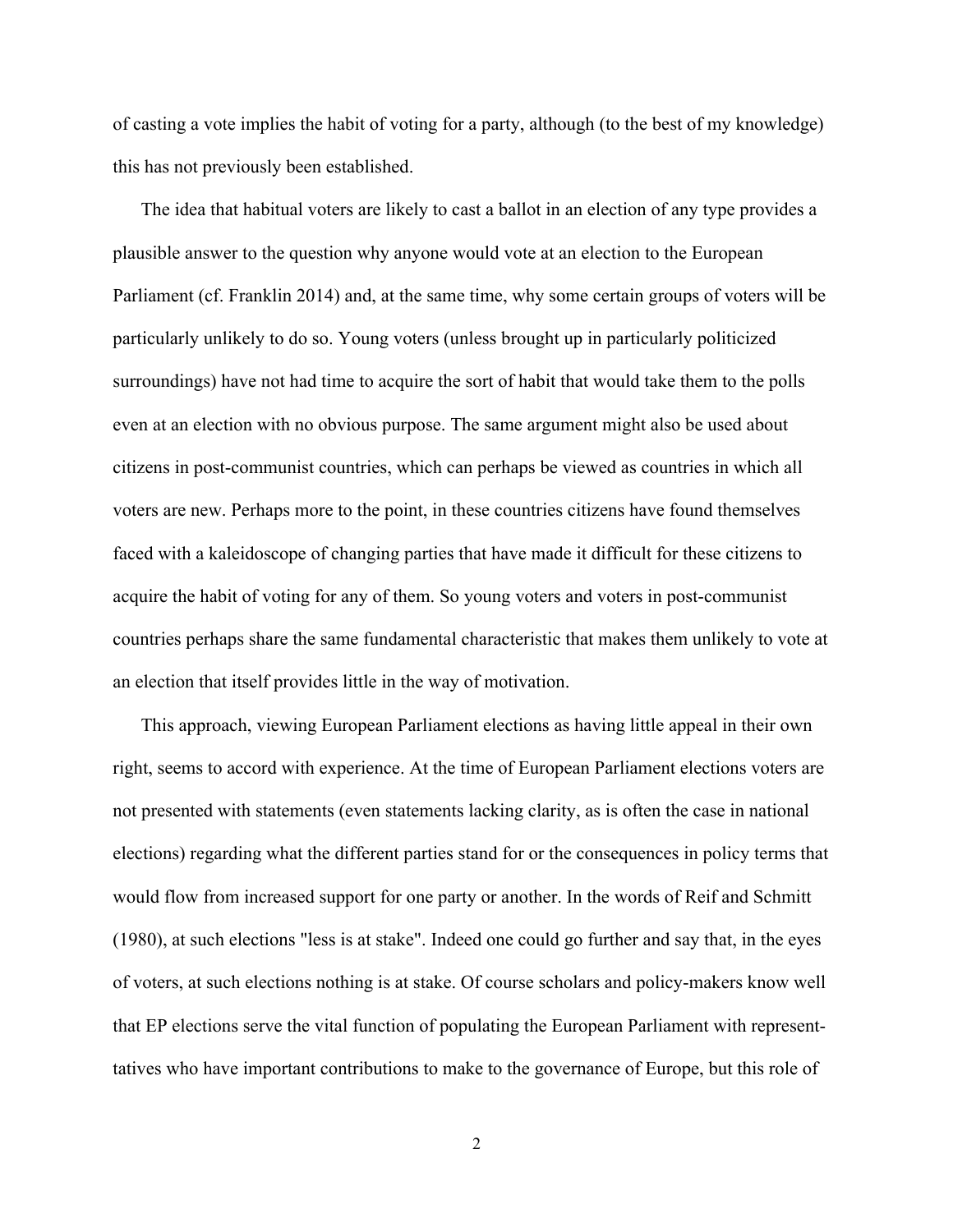EP elections is not apparent to voters. For most voters, these are elections without purpose.<sup>1</sup> And at elections without purpose what it takes to make people vote is the habit of doing so.

In this paper I will not specifically seek to discover to what extent a lack of habitual voting fills the gap between turnout at EP elections and turnout at national elections but will rather focus on the particularly low turnout among certain groups and countries. To the best of my knowledge this is the first paper to turn our newfound understanding of the role of habitual voting on its head and used it to explain why certain groups are particularly unlikely to vote at an election that provides little in the way of additional motivations to supplement habitual ones.

Unfortunately identifying the role of habitual voting in EP elections is not easy. This is because in Europe we have no good indicator of the extent of habitual voting other than the extent of voting itself. So we risk circularity when we address this question. Moreover, even the act of voting is hard to establish with certainty, since the tally of votes reported in sample surveys always exceed the tally of votes actually cast. This is often taken to be because people misreport their voting behavior, but it could also be because sample surveys fail to interview many of those who fail to vote. There is also the operational question of whether to ask people if they will vote in a forthcoming national election or whether to ask them if they did vote in a previous national election. The latter question excludes people who were too young to vote in that election while the former question raises the issue of whether people will optimistically report an intention to vote even if, when the time comes, they would in practice fail to abide by

<sup>&</sup>lt;sup>1</sup> When people were asked why they failed to vote at the EP elections of 1994, 30% on average across the then EU member countries said it was because they lacked information about the EU and/or the European Parliament elections. A further 30% said it was because they had no interest in politics generally or in these elections specifically (Blondel, Sinnott and Svensson 1998). But it is hard to discover from survey research why interest in EP elections is so lacking. It is only by contrasting these elections with elections in which everyone votes that it is possible to establish that what makes the difference is whether elections provide voters with an opportunity to change the course of public policy in ways that are meaningful to them (Franklin 2004).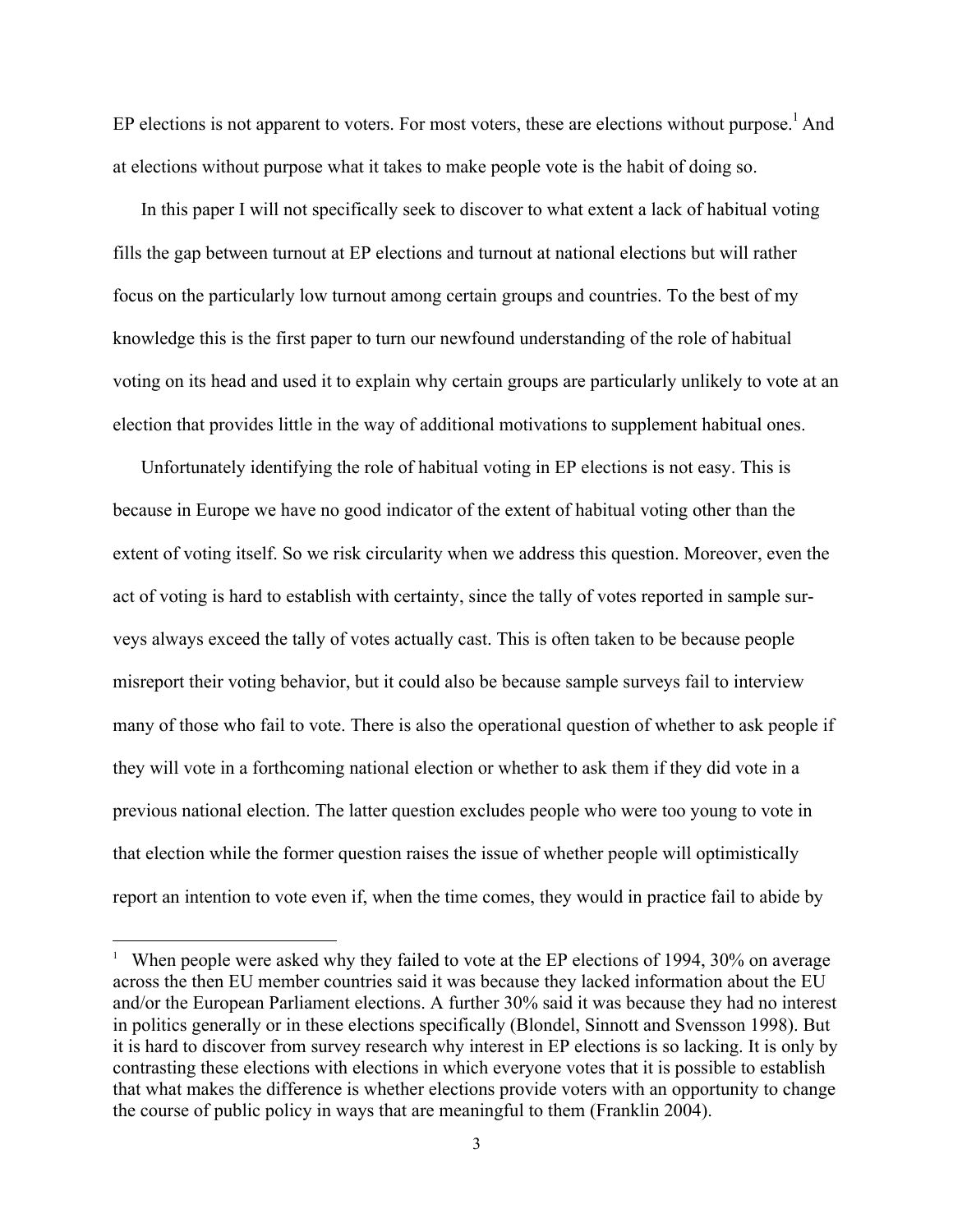that intention.

In what follows I will first expand on the points made above regarding the importance of habitual voting for turnout in EP elections and them describe the design of the study with which I evaluate the role of habitual voting (or its lack) in accounting for low turnout in the two groups of voters on which I focus.

#### **Why vote?**

One strand in the turnout literature asserts (more often just implies) that turnout levels reflect social-structural factors, with older better-educated and wealthier individuals being more likely to vote. These regularities exist, but they are not causal factors in the determination of turnout levels. We know this because in countries where virtually everyone votes there are no such social differences (this is a logical requirement – if everyone is voting there cannot be differences between groups). Moreover, countries with more educated, richer and older populations do not see higher turnout. Indeed, at the country level, increasingly educated and wealthy populations correlate negatively with turnout (the negative correlation with education is stronger than -0.9 in Switzerland, firmly negating the expected link between education and turnout – see Franklin 2004). Social differences emerge only as turnout falls, with the youngest, poorest and least educated (often these are the same individuals) dropping out first as turnout declines. Social differences thus reflect rather than cause turnout decline. But if social differences do not account for turnout differences, what does? Much recent research suggests that the answer lies in features of the elections themselves – features that make it compelling for people to vote. In particular, people will vote in an election that is close-fought and whose outcome promises to have meaningful effects on the lives of individuals. This requires people to have an awareness of how different election outcomes could give rise to differences in resulting government policies, and to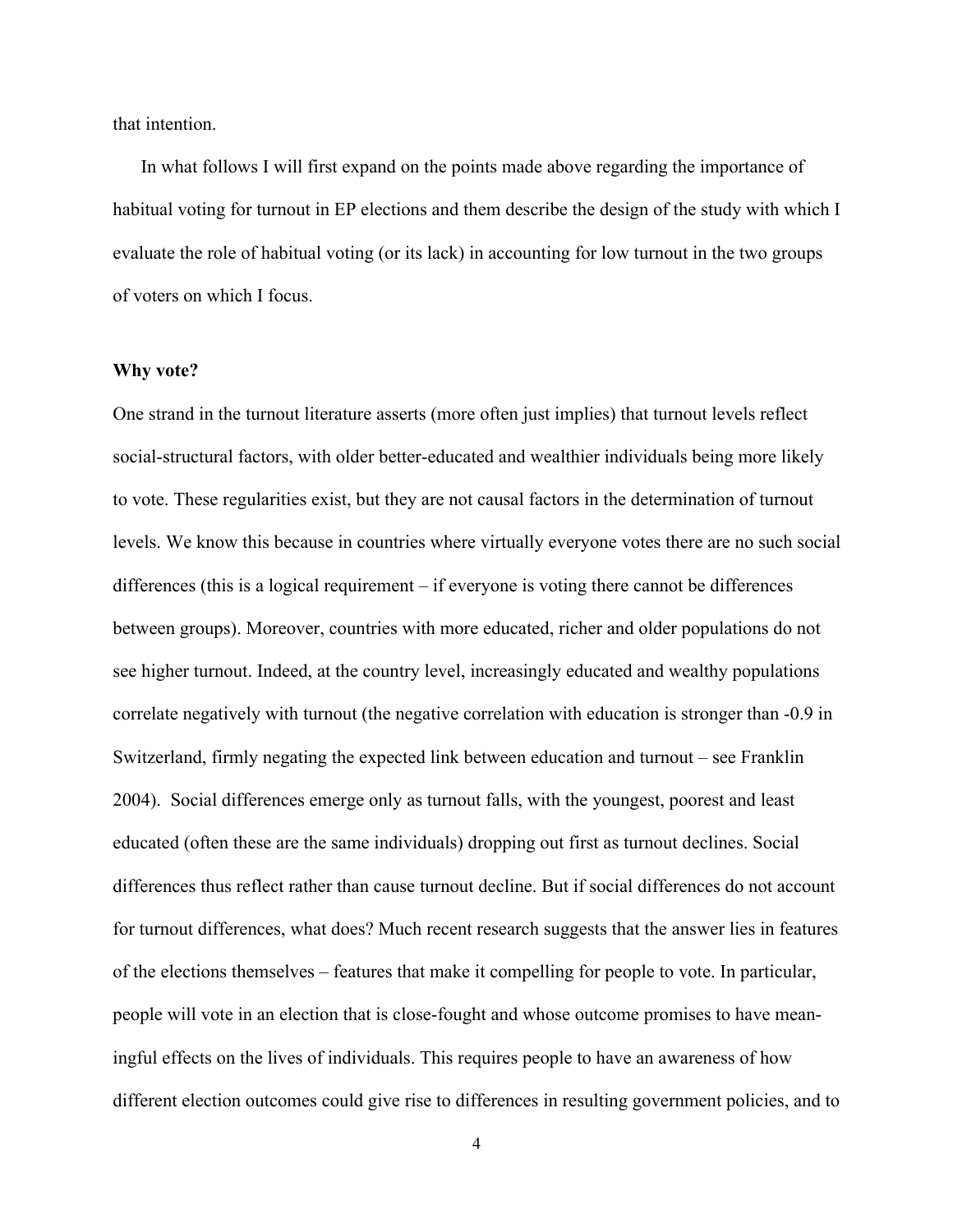sense that the outcome could depend on the votes of "people like them". Identification with a group that stands to gain or lose will give purpose to the voting act and bring most affected voters to the polls (Franklin 2014).

Evidently none of these requirements are met by a European Parliament election. It is hard to see how such an election could be described as close fought and, more importantly, virtually impossible for voters to discern how the outcome could have policy implications relevant to them. These are quintessentially "elections without purpose".

Why vote at an election with no evident purpose? Three things bring people to the polls at these elections. First, some people are obliged to go out and vote because of a legal requirement to do so (compulsory voting), which exists in four countries that are members of the EU, though it only appears to be enforced in two of them. Second, some people feel sufficient loyalty to a political party that they will support that party at any opportunity, or at least they will respond to the appeals of a party leader to help him demonstrate the strength of the party and its viability in forthcoming national elections. Individuals mobilized in this way are generally referred to as "party loyalists" – probably largely the same individuals that exhibit a habit of voting and raising the point that even those with a habit of voting may still need to be mobilized. Appeals to party loyalists will be more successful as a European Parliament election is held in closer proximity to an upcoming national election, reason why turnout at EP elections tends to be greater at EP elections held only a short time before a national election. In contrast, EP elections held at a greater temporal distance from the next national election see lower turnout (Franklin and Hobolt 2014). Finally some will turn out in order to punish their party or the government by voting for a candidate or party that their usual party (or the government) will hate to see receive support – such voters are motivated to demonstrate their support for a policy that the party they normally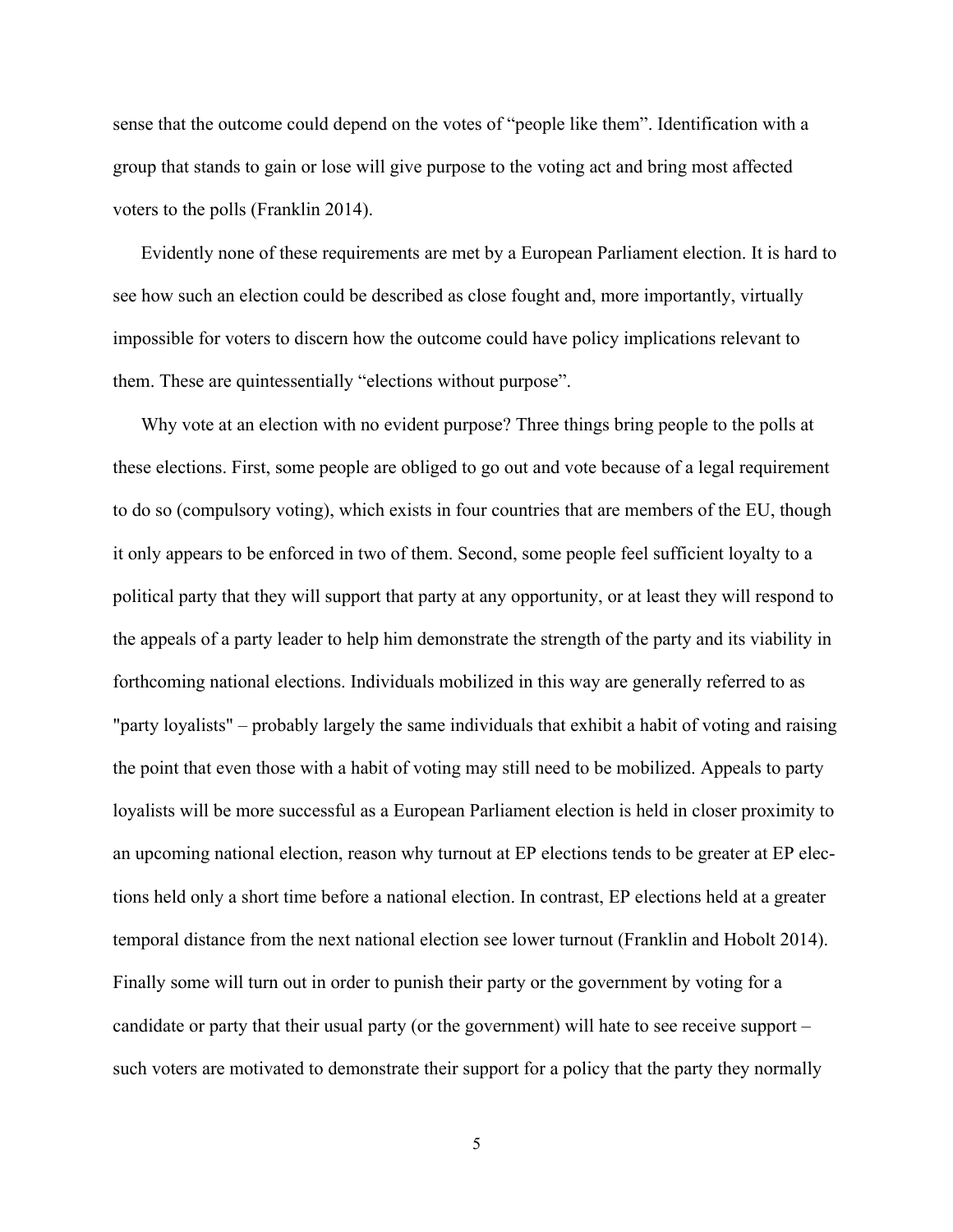support does not propose, in hopes that their party will get the message and take that policy on board. Members of this last group are generally referred to as "protest voters".

Though there is much talk of protest voting at EP elections, the proportion of those switching parties at European Parliament elections is small – about a quarter of those voting at EP elections, so about an eighth of all voters, with a very slight increase in numbers over time (Franklin and Hobolt 2014). Most protest voters have to be included in this group and, given the motivations mentioned above, most of those who turn out to vote at EP elections must be party loyalists. So the prevalence of protest voting does not alter my assessment that the turnout level at EP elections depends largely on the proportion of party loyalist in each electorate. More loyalists means higher turnout, other things being equal.

However, loyalists are created by the experience of voting. The more often someone votes for a party at national elections the more likely they are to continue voting for that party. This idea has been asserted at least since Butler and Stokes (1975) first pointed out the empirical regularity involved, but it has only recently been confirmed by experimental evidence (Cutts Fieldhouse and John 2009; Denny and Doyle 2009; Aldrich 2011; Dinas 2012; Dinas 2014). Figure 1 shows increasing turnout at EP elections with increasing age, consistent with this expectation. It also shows a big difference between anticipated future vote and actual recalled past vote, with anticipated future national election turnout hardly varying by age but actual past national turnout varying even more than does reported EP election turnout.

What we gather from these contrasting curves is that people are generally optimistic about their likely future voting behavior but that in practice most voters do not live up to their own expectations, presumably either because of unanticipated difficulties or because the election proves less compelling than expected. For some, however (evidently mainly those of middle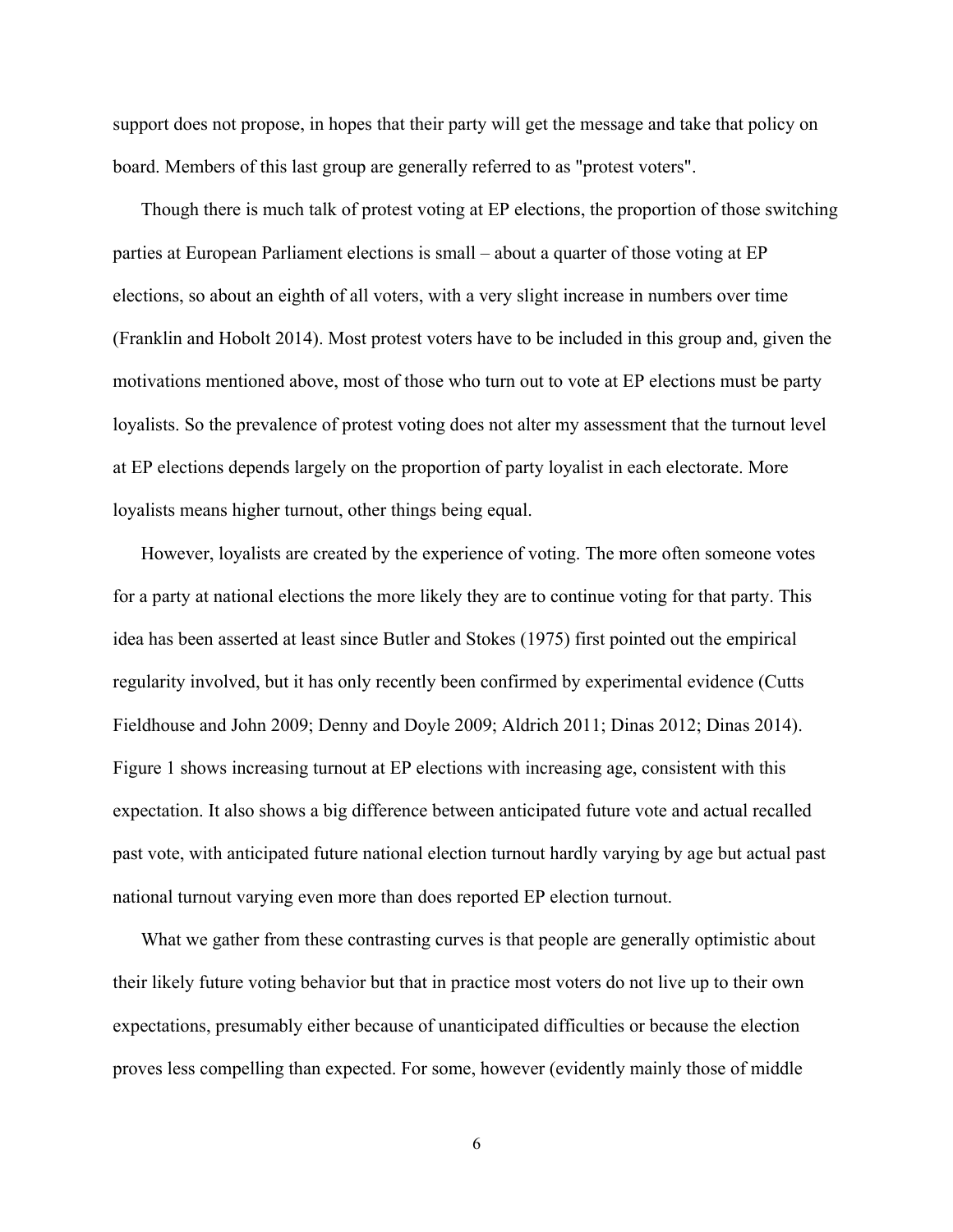age), the election apparently proves more compelling than anticipated, yielding higher turnout. It is this reported behavior that displays the familiar curve that characterizes the "start-up" and "slow-down" (Verba and Nie 1972) phases in the turnout life-cycle. The appendix shows that these contrasts are very consistent across EP election years – 2014 is not remotely exceptional.



**Figure 1** Reported and anticipated turnout at European Parliament and previous national elections (omitting compulsory voting and post-communist EU member states) Source: EES 2014

Figure 2 shows only reported turnout at EP elections, differentiating between EU member countries that are established democracies and post-communist EU member countries. The upper curve is the same one as already shown in Figure 1, indicating turnout evolution through the age-cycle for those living in established democracies, though somewhat exaggerated because the Y-axis has a lower maximum in Figure 2. The lower curve shows the same evolution for those living in post-communist countries. It appears as though the evolution of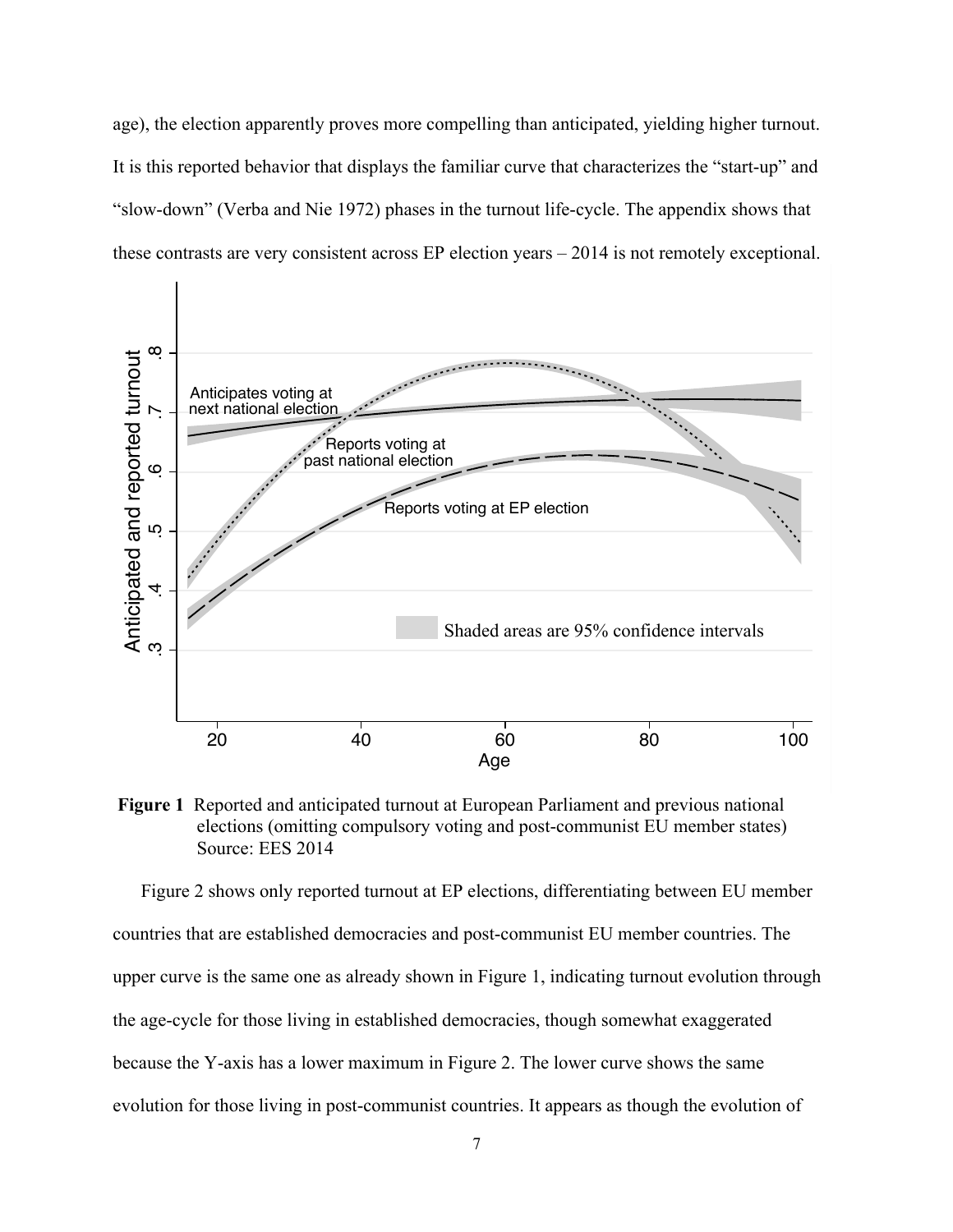turnout in these countries is simply displaced down and to the right, never reaching the inflection point with increasing age that is seen in established democracies.



**Figure 2** Reported voting at EP elections, contrasting respondents in established democracies with those in post-communist EU member countries (omitting compulsory voting countries). Source: EES 2014

The story we seem to see in these pictures is complicated by the fact that experience of facing an EP election can itself have an effect on turnout. Indeed, it appears that not only does turnout at EP elections depend on habits created at the national level but also, ironically, that EP elections themselves get in the way of the acquisition of such habits. For citizens who have not yet acquired the habit of voting, the experience of *not* voting at an EP election apparently is itself habit-forming, promoting the acquisition of a "habit of non-voting" (Plutzer 2002). Or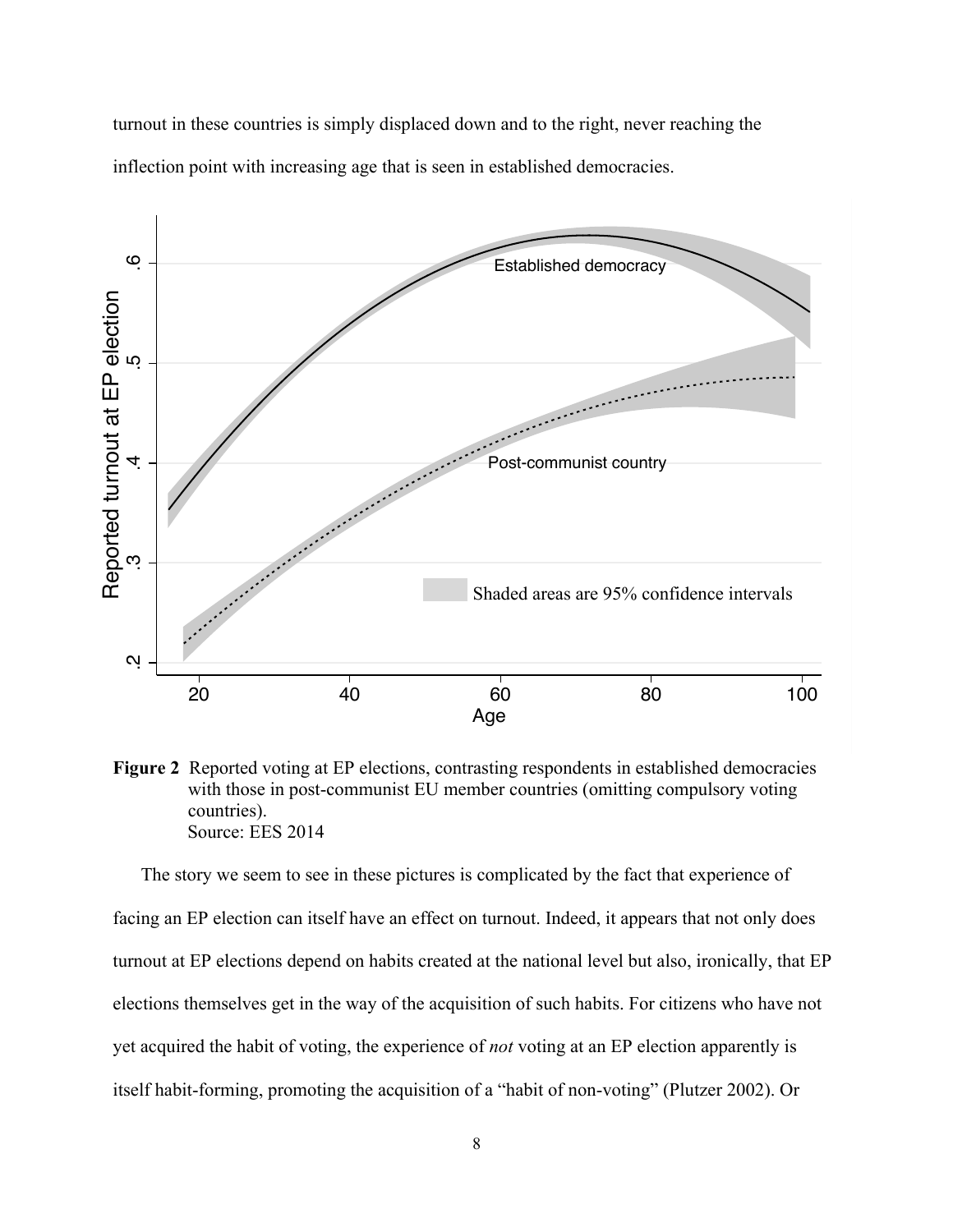perhaps this experience simply makes more difficult the acquisition of the habit of voting. At all events, those who experience a European Parliament election before they have had the chance to experience a national election are disadvantaged when it comes to later turnout (Franklin and Hobolt 2011). 2



**Figure 3** Turnout over the age cycle in the 2014 EP elections, by formative electoral experience (omitting compulsory voting and post-communist EU member states) Source: European Parliament Election Study 2014.

Figure 3 focuses only on EP voting and distinguishes between those respondents to the 2014 election study who experienced a national election before their first opportunity to vote in an EP election (solid line) from those (broken line) who were unlucky enough to experience an EP

<sup>&</sup>lt;sup>2</sup> Note that I have no measure of whether our respondents actually voted in an EP election that was their first election. I use their dates of birth to instrument this measure by assuming that all such voters fail to vote at the EP election in question. This is a conservative assumption since, to the extent that these individuals did actually vote, this will reduce the extent of the negative effect I measure.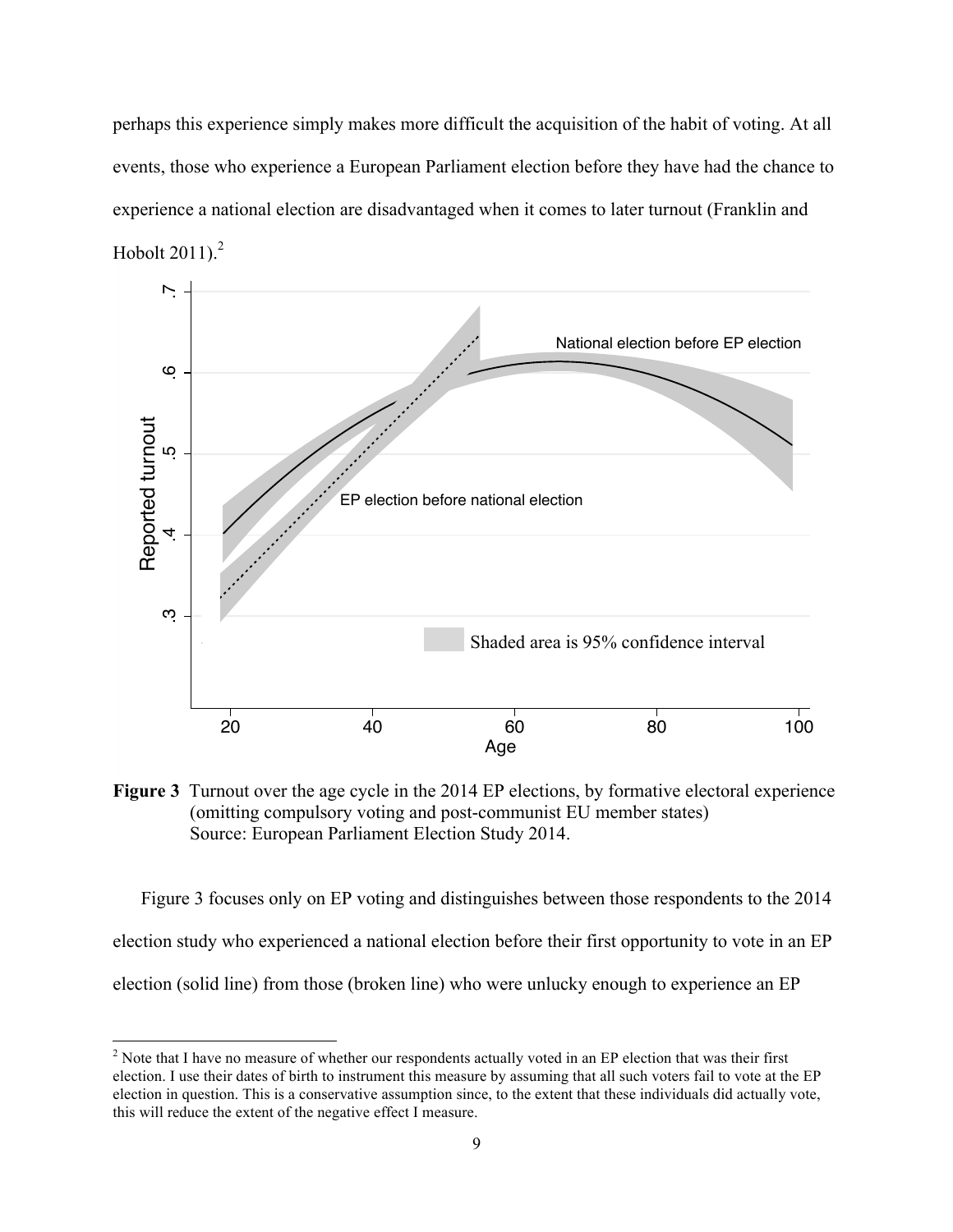election as their first experience of a nationwide parliamentary contest. No-one over the age of 57 in 2014 had been provided with the opportunity to have voted in an EP election before being faced with their first national election, $3$  but for countries that were members of the EU at the time of the first EP elections in 1979, all of their citizens too young to have voted at the previous national election will have experienced at that EP election their first nation-wide parliamentary election contest, with the same being true for about half the voters who came of voting age after that and each successive EP election. We see in the figure (as is documented extensively in Franklin and Hobolt 2011) that these individuals vote at a lower rate and, even if their turnout rate as they age does converge with the turnout rates of those who experienced a national election before their first  $EP$  election,<sup>4</sup> it is clear that the act of not voting at the first election for which they were eligible had a negative effect on their ensuing turnout at several successive EP elections. The difference in turnout at national elections for those whose first voting experience was at an EP election is twice as great (a 30 percent gap, as will eventually be shown in an updated appendix).<sup>5</sup>

These findings serve to indirectly support the idea that the act of voting builds a habit of voting by establishing with what is effectively a regression discontinuity design the corollary proposition that the act of not voting interferes with the acquisition of a habit of voting. Moreover the finding suggests a role for EP elections in reinforcing the lack of habitual motivations for voting, not just at EP elections but at all elections. I will name this effect the

<sup>&</sup>lt;sup>3</sup> To have experienced an EP election as their first election they would have had to be not more than 22 years old in 1979. Thirty-five years later they could be no more than 57 years of age.<br><sup>4</sup> The apparently higher turnout of those over 50 years of age who experienced an EP election before a national

election is based on a quite small N and is not statistically statistically distinguishable from the turnout of those with the contrary experience.

<sup>&</sup>lt;sup>5</sup> The greater impact on national election voting of the negative experience of failing to vote at one's first election is presumably due to the higher turnout at such elections. Turnout among the youngest agegroups is already so low at EP elections that the negative effect can logically have much less impact because of a floor effect (turnout cannot be less than zero).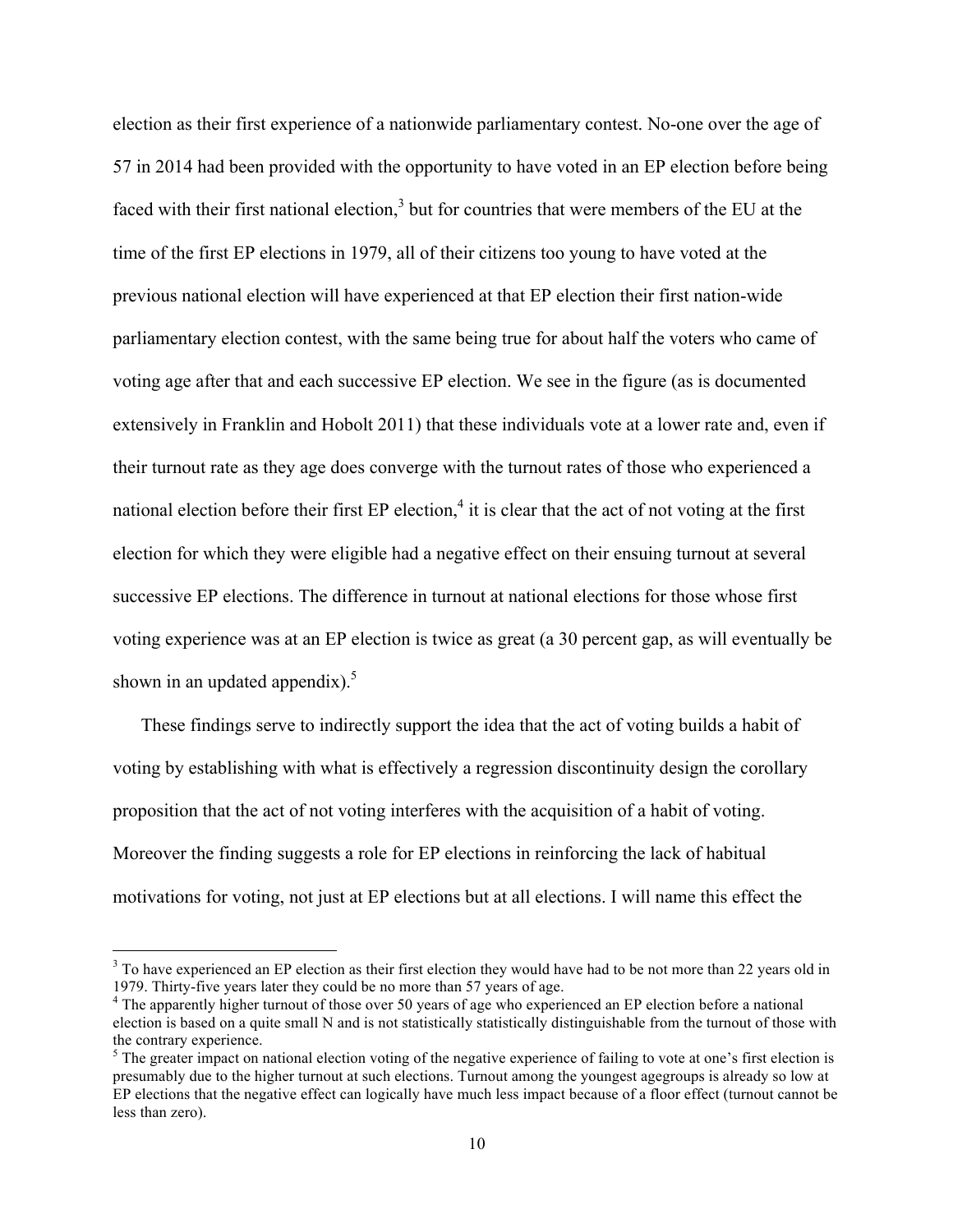"EP lethargy" effect, after the title of my article with Sara Hobolt that documented it.

What remains to be seen is whether these patterns can actually be attributed to habitual attachment and the EP lethargy effect. Does the difference we see between voters of different ages correspond to the extent of their growing attachment to parties over time (as modified by the EP lethargy effect)? And does the difference we see between voters in established democracies and post communist countries equally arise from differences in habitual attachment (as modified in the same way)?

## **Operational hypotheses**

The picture pained in the above text and graphs suggests that European Parliament elections see lower turnout because they do not provide an incentive to vote for those who have not acquired a habit of voting. To test this idea I need some measure of the habit of voting: some equivalent in the European context to the US measure of partisanship. Unfortunately that measure does not travel well outside the United States (Thomassen 1976; Budge Crewe and Farlie 2010) and in particular fails, for some 40 percent of respondents, to elicit information regarding which party they feel close to, putting into question whatever indication they might provide for how close they feel to that party. In this paper I supplement that measure with a measure of "propensity to vote" (PTV) constructed from responses to the question "In [country] various parties would like to get your vote. Thinking of each of these parties, how likely is it that you would ever vote for that party? How about [name of party]? What are the chances on a scale of 0-10 that you would ever vote for it?" Clearly the question was never intended to get respondents to think specifically about any habitual attachment they might have for the different parties but, if habitual attachments make people more likely to vote for some specific party, then this question will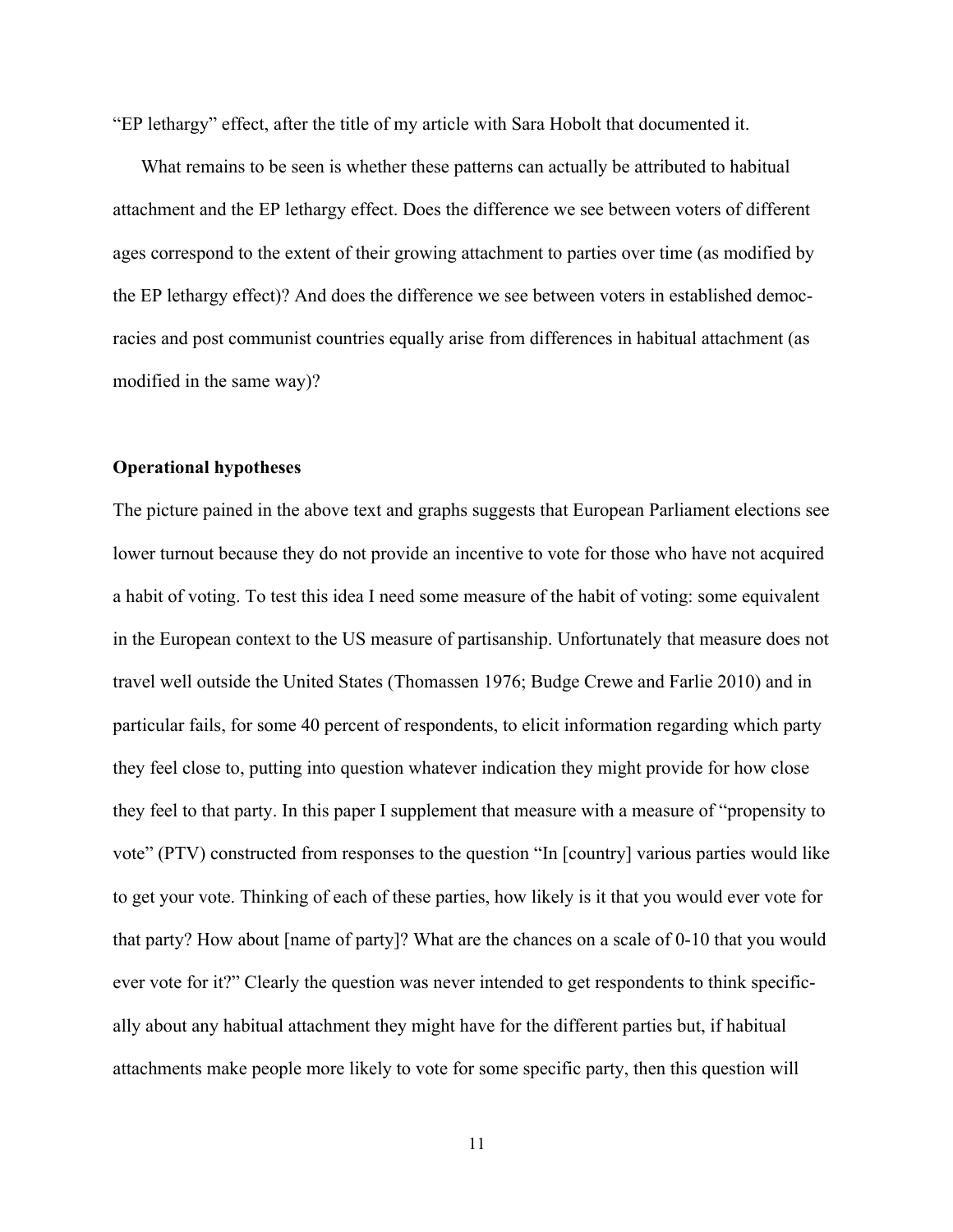capture those attachments. In this paper I have coded the maximum value given to any party by each respondent as a measure of party attachment for that respondent, as a robustness check on the more theoretically satisfactory PTV measure. Though PTVs are normally coded on a 0 to 10 scale, for this paper I have divided the measure by 11 in order to make it range from 0 to 1. Similarly I divided age by 82 to give it the same rage.

Using these measures we can frame two hypotheses, one having to do with young adults and the other one having to do with citizens of post-communist countries, as follows:

- H1: Turnout distinctions based on age will be attenuated (perhaps eliminated) when habitual attachment and EP lethargy are included as control variables and in interaction with each other.
- H2: Turnout distinctions between established democracies and post-communist EU member countries will be attenuated (perhaps eliminated) when habitual attachment and EP lethargy are included as control variables and in interaction with each other.

For ready interpretation of coefficients I employ hierarchical linear probability models. Equivalent logistic regression models are shown in the appendix.

#### **Findings**

The findings are presented in Tables 1 and 2. Table 1 addresses the young voter question and shows that effects of age are attenuated when controls are introduced for EP lethargy and habitual voting attachment (whether measured by maximum propensity to vote in Model B or by closeness to party in Model C), as expected. Indeed the main effect of age itself is so attenuated as to statistical significance in both Models B and C. The effects of age and attachment are readily interpreted. Habitual attachment increases the likelihood of voting, especially when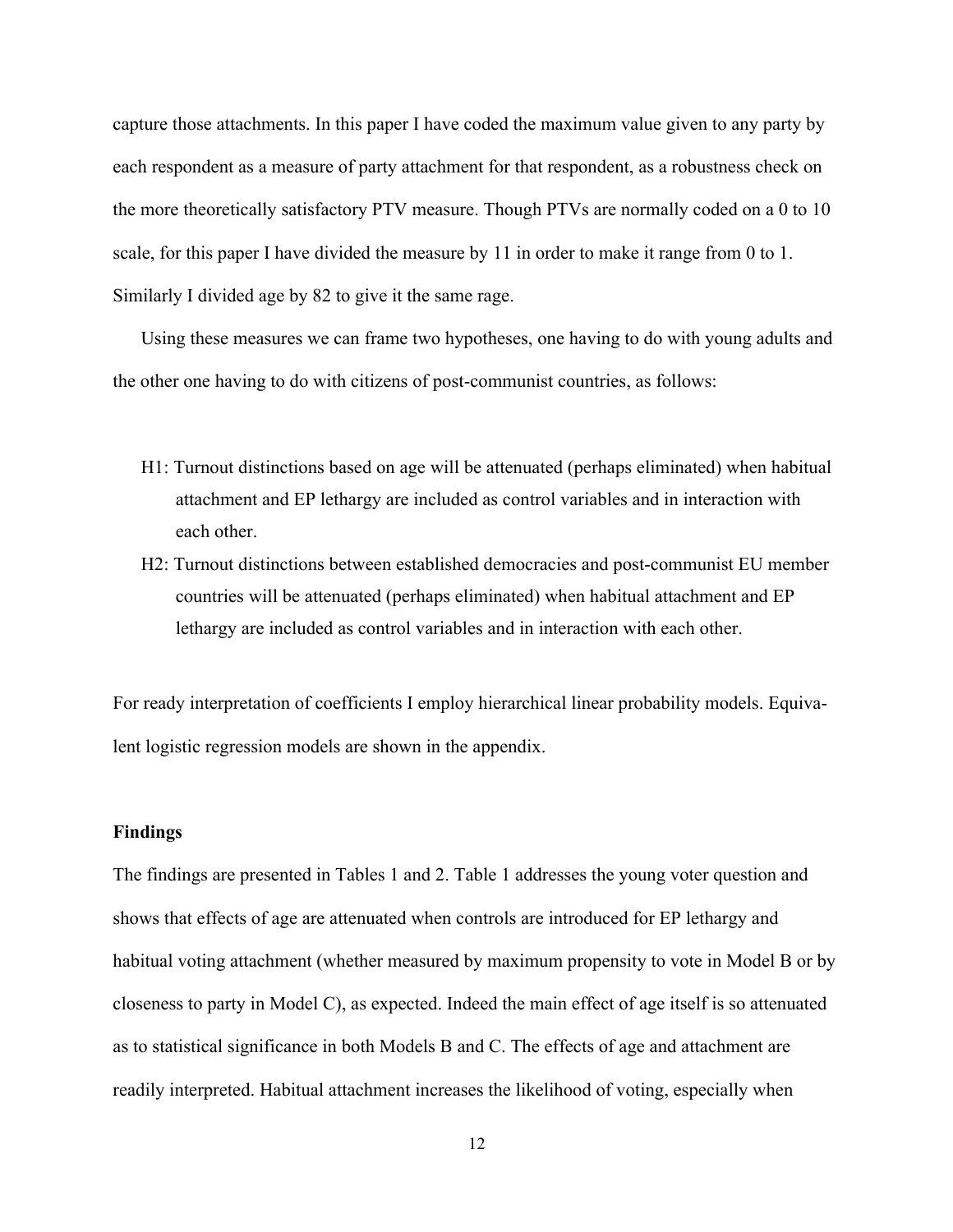interacted with age. So both measures of attachment have greater effect with increasing age, as expected. Effects of EP lethargy are less intuitive to interpret since the interaction appears to have the wrong sign. But we saw in Figure 3 that lethargy has less of a negative effect on turnout as age increases – what the interaction with lethargy indicates.<sup>6</sup>

| Outcomes:                    |                | Voted in EP election |         | Voted in EP election |           | Voted in EP election |  |
|------------------------------|----------------|----------------------|---------|----------------------|-----------|----------------------|--|
|                              |                | (Model A)            |         | (Model B)            | (Model C) |                      |  |
| Inputs                       | $Coef$ $(s.e)$ |                      | Coef    | (s.e)                | Coef      | (s.e)                |  |
|                              |                |                      |         |                      |           |                      |  |
| Age $(0=17$ to $1=100)$      | 0.29           | $(0.02)$ ***         | 0.03    | (0.05)               | 0.01      | (0.04)               |  |
| Maximum PTV (0-1)            |                |                      | 0.55    | $(0.03)$ ***         |           |                      |  |
| EP lethargy $(0,1)$          |                |                      | $-0.11$ | $(0.02)$ ***         | $-0.10$   | $(0.01)$ ***         |  |
| Age * Maximum PTV            |                |                      | 0.18    | $(0.06)$ **          |           |                      |  |
| Age * lethargy               |                |                      | 0.37    | $(0.06)$ ***         | 0.33      | $(0.06)$ ***         |  |
| Feels close to party $(0,1)$ |                |                      |         |                      | 0.21      | $(0.02)$ ***         |  |
| Age * close to party         |                |                      |         |                      | 0.27      | $(0.04)$ ***         |  |
| Constant                     | 0.46           | $(0.03)$ ***         | 0.08    | $(0.03)*$            | 0.20      | $(0.03)$ ***         |  |
| R-squared                    | 0.02           |                      | 0.15    |                      | 0.08      |                      |  |
| N of level 2 units           | 15             |                      | 15      |                      | 15        |                      |  |
| Observations                 | 14,845         |                      | 14,845  |                      | 14,845    |                      |  |

**Table 1** Effects of habitual attachment and EP lethargy in accounting for age differences in EP turnout

Note: Significant at \* 0.05, \*\* 0.01, \*\*\* 0.001, two-tailed. Excludes compulsory voting and post-communist EU member states.

In general terms the story is much the same for the difference between post communist countries and established democracies, as shown in Table 2. There the main effect of the variable of interest (post-communist in that table) is again attenuated when interactions are introduced, even if not so definitively as were the effects of age in Table 1. Though the post-communist indicator is attenuated to the extent of statistical insignificance in both Models B and C, in model

 $6$  The positive coefficients for age\*lethargy are implausibly large, however, suggesting specification error perhaps due to the truncated nature of a variable that is not measured for respondents over 57 years old (see above). The loss of statistical significance for age does not require a multi-level model. A simple linear probability model at the individual-level shows the same loss of significance even when based on the full 26,437 cases.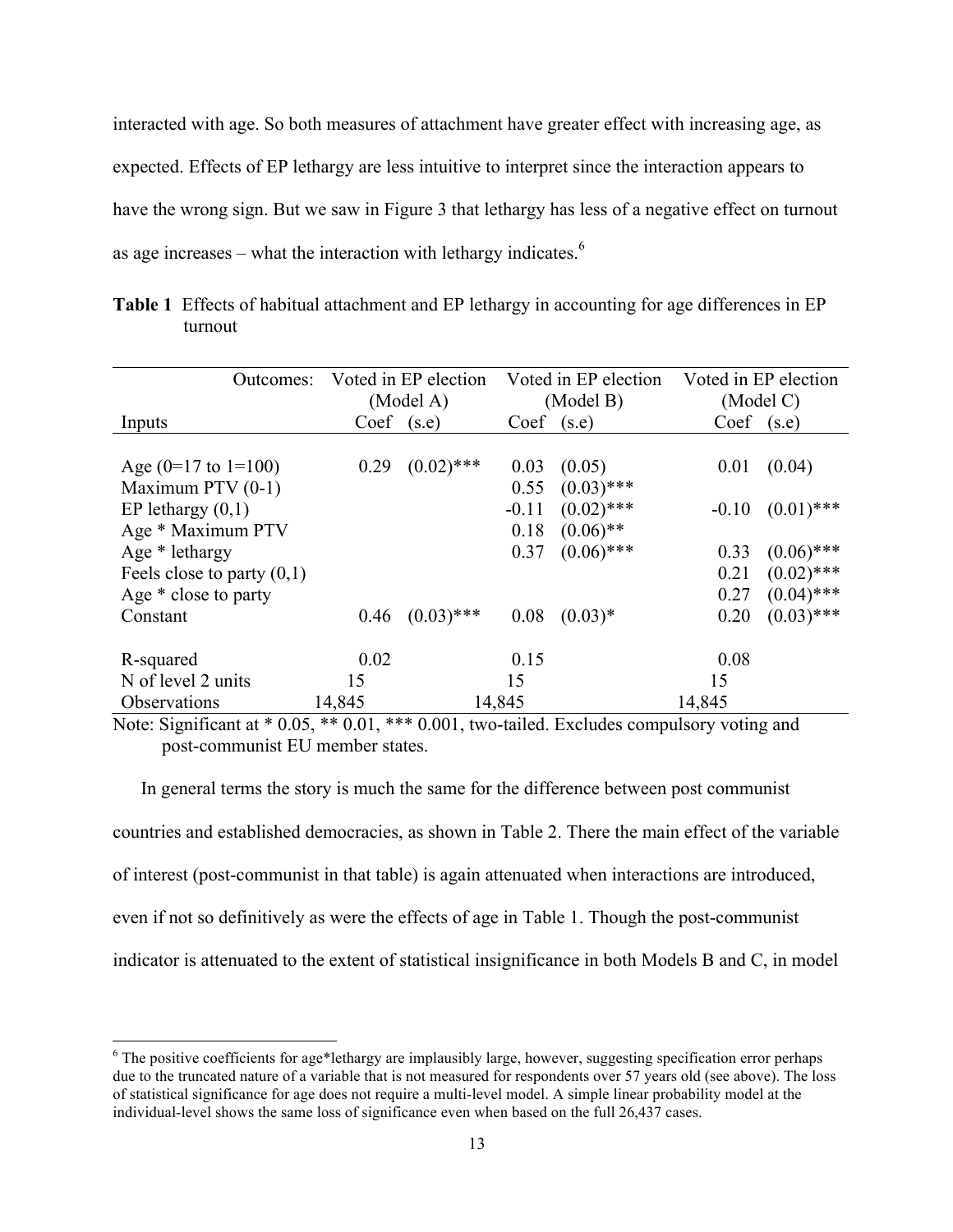C the lack of significance is mainly due to the small N at the country level.<sup>7</sup> Main effects of habitual attachment and lethargy are of the same general magnitude as in Table 1. Interactions are more straightforward than in Table 1, however, being always negative – increasing the negative effects of lethargy and reducing the positive effects of habitual attachment for postcommunist electorates. What this means is that turnout in post-communist societies is so low both because the experience of EP elections is particularly negative in those countries and also because party attachments have less effect there.<sup>8</sup>

| Outcome:                     | Voted in EP election |              |                | Voted in EP election | Voted in EP election |              |
|------------------------------|----------------------|--------------|----------------|----------------------|----------------------|--------------|
|                              | (Model A)            |              |                | (Model B)            | (Model C)            |              |
| Inputs                       | $Coef$ (s.e)         |              | $Coef$ $(s.e)$ |                      | $Coef$ (s.e)         |              |
|                              |                      |              |                |                      |                      |              |
| Post-communist $(0,1)$       | $-0.18$              | $(0.05)$ *** | $-0.07$        | (0.04)               | $-0.09$              | (0.05)       |
| Maximum PTV (0-1)            |                      |              | 0.63           | $(0.01)$ ***         |                      |              |
| EP lethargy $(0,1)$          |                      |              | $-0.08$        | $(0.01)$ ***         | $-0.10$              | $(0.01)$ *** |
| Postcom * Maximum PTV        |                      |              | $-0.11$        | $(0.02)$ ***         |                      |              |
| Age * lethargy               |                      |              | $-0.05$        | $(0.02)$ **          | $-0.04$              | $(0.02)^*$   |
| Feels close to party $(0-1)$ |                      |              |                |                      | 0.37                 | $(0.01)$ *** |
| Postcom * close to party     |                      |              |                |                      | $-0.11$              | $(0.02)$ *** |
| Constant                     | 0.58                 | $(0.03)$ *** | 0.10           | $(0.03)$ ***         | 0.25                 | $(0.03)$ *** |
| R-squared                    | 0.03                 |              | 0.16           |                      | 0.08                 |              |
| Number of level 2 units      | 26                   |              | 26             |                      | 26                   |              |
| Observations                 | 26,432               |              | 26,432         |                      | 26,432               |              |

**Table 2** Effects of habitual attachment and EP lethargy in accounting for post-communist distinctiveness in turnout

Note: Significant at \* 0.05, \*\* 0.01, \*\*\* 0.001, two-tailed. Excludes compulsory voting EU member states.

# **Discussion**

 $<sup>7</sup>$  The insignificance of the remaining effect of the post-communist indicator in Model B does not depend on the</sup> reduced N at Level 2 for the multi-level model. A linear probability model at the individual level (not shown) evinces a smaller remaining effect of post-communist (0.04) that fails to attain significance at the 0.01 level – a generous threshold for a model with such a large N.

 $\frac{8}{3}$  These two propositions are likely connected by the fact that when habitual attachments to parties are lacking there is less to counteract the negative effect of failing to vote.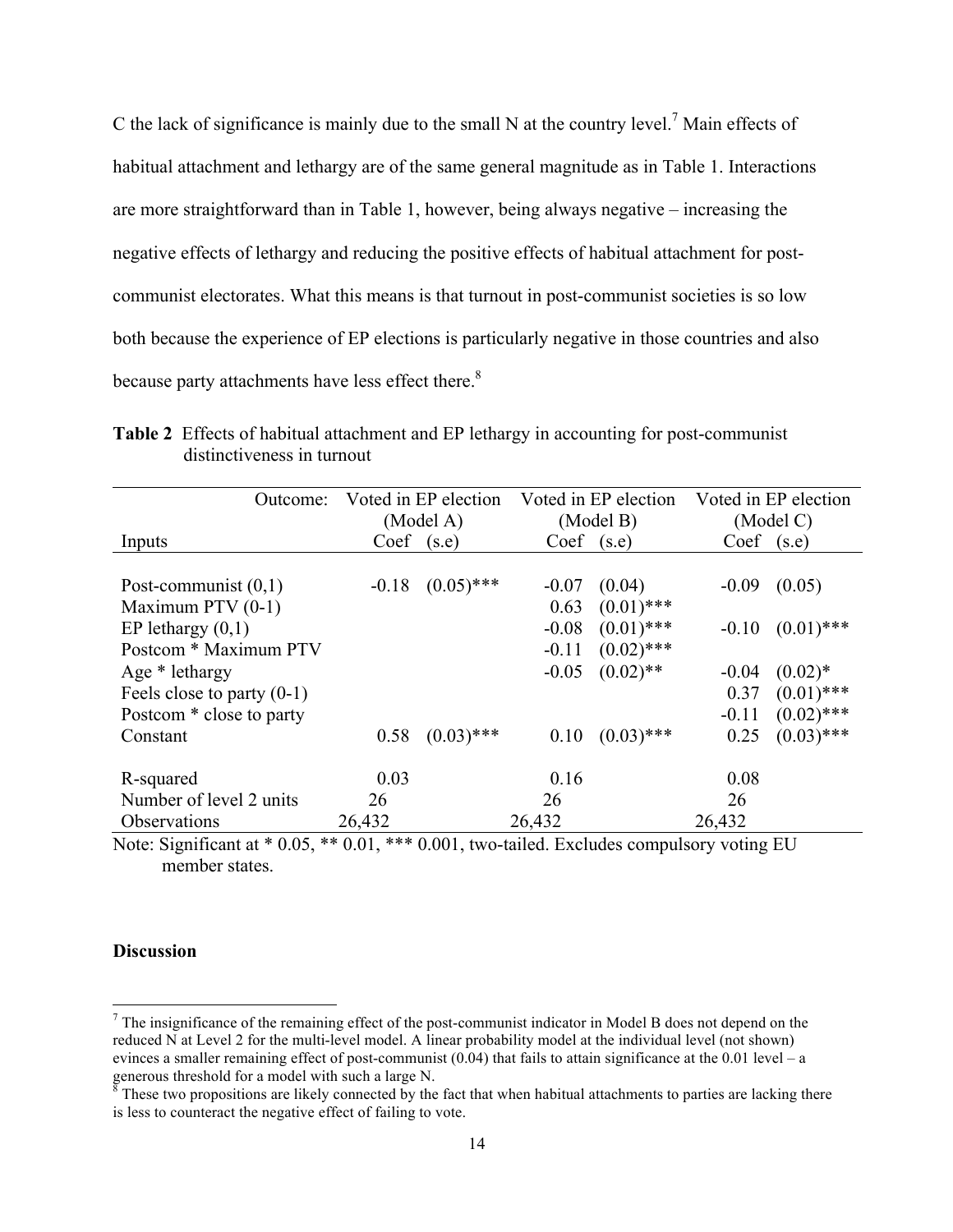Low turnout at EP elections appears to be due to a combination of low motivations to vote (for most people the only motivation appears to be habitual party attachment) and negative effects of the elections themselves – negative effects that act directly to reduce the level of habitual attachment for those who encounter an EP election before experiencing a national election. The negative effect of experiencing an EP election appears especially strong for young voters, further reducing the turnout of a group that already exhibits low turnout because these are voters who have, by and large, not yet developed party attachments. In post-communist societies the same effects appear to be in evidence, with immature party systems failing to generate the party attachments we see in established democracies and this shortfall in mobilizing motivations being further exacerbated by EP lethargy effects that are even stronger than in those EU member countries that are established democracies. However, the attenuation of the post-communist differential in turnout is not as complete as was the attenuation of the age differential.

My findings must be seen as tentative due the fact that EU elections have been conducted for only 35 years, about half the time the average adult remains a member of their electorate. The truncated structure of electoral experiences that results from this limitation appears to have caused a specification error in Table 1 (see footnote 7) and may be masking other deficiencies that will only become apparent as the length of time over which we have relevant data increases.

Still, these tentative findings are theoretically satisfying. With a parsimonious set of just two explanatory variables (the same two in each case, though buttressed by alternative specifications of the party attachment measure) I am able to largely explain away both the particularly low turnout among young voters in EP elections and the particularly low turnout in post-communist countries. These explanations are derived from general propositions about why people vote established with the benefit of experimental evidence in very different venues than those at issue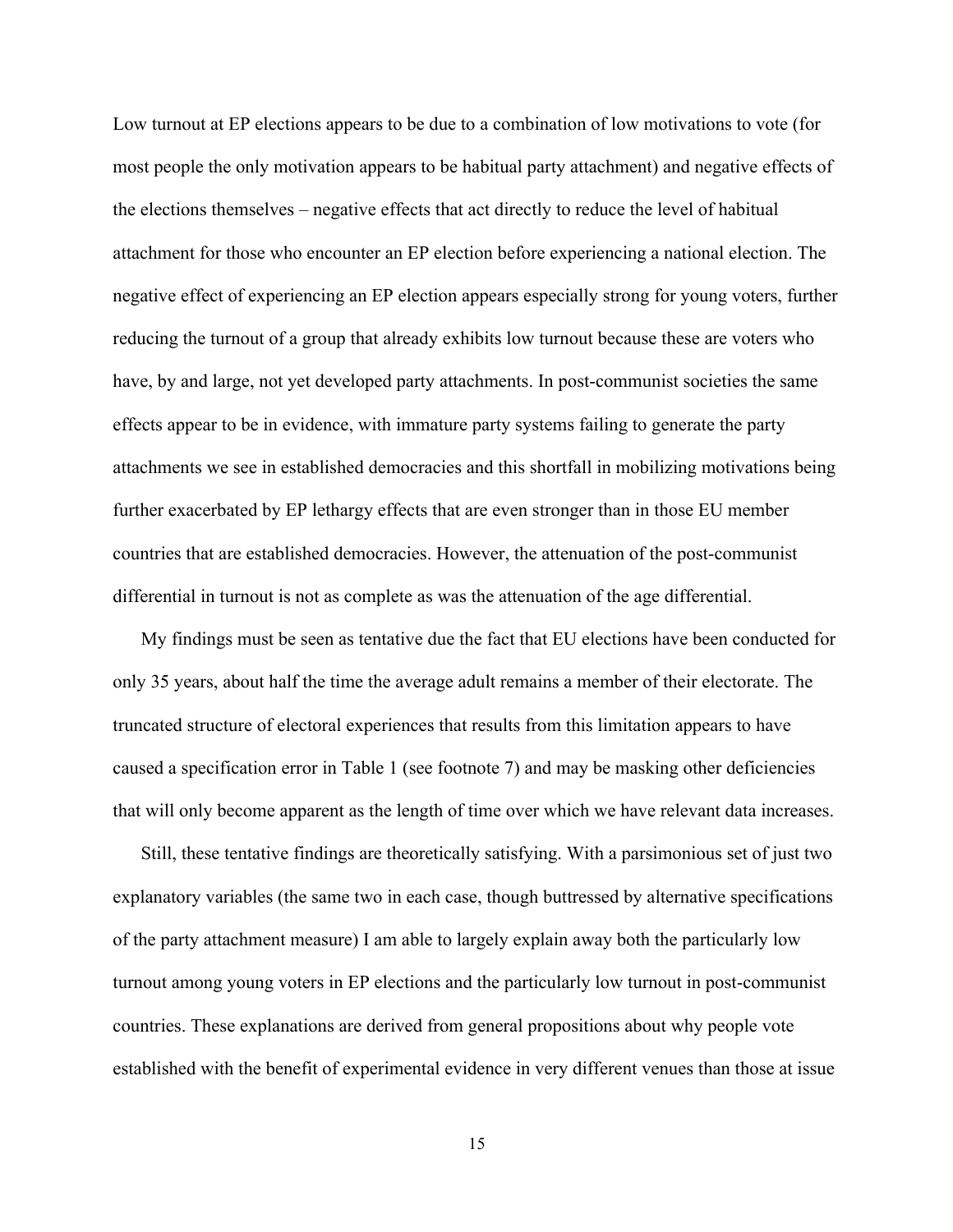in this paper, leaving no need for special-purpose theories relating to a decline in dutiful behavior by today's young voters or the nature of post-communist culture.

The extent to which I have explained the actual extent of lower turnout at EP elections than in national elections is not readily discovered from my models. However, the general picture is readily derived from Figure 1. There we see EP turnout rising among middle-aged citizens to within ten percent of the general level of turnout to which those citizens aspire at national elections. Turnout that is less than this, mainly among younger citizens, is explained by our theorizing. The still higher turnout reported at actual national elections by middle-aged voters must be due to features of those elections that EP elections by their very nature cannot share – features having to do with particularly compelling choices and/or uncertainties. The same difference between national and EP elections that we see in Table 1 for established democracies is also evident for post-communist countries (as will be shown in a later version of the appendix), and the same general implications flow from my findings. The bulk of the difference between post-communist and established democracies appears to be explained by my theorizing. What is left has to do with features of national elections that at some times and for some people make them even more compelling than are the general run of national elections. On average this will yield higher turnout at national elections even leaving aside the fact that these elections have less need of habitual attachments to bring people to the polls.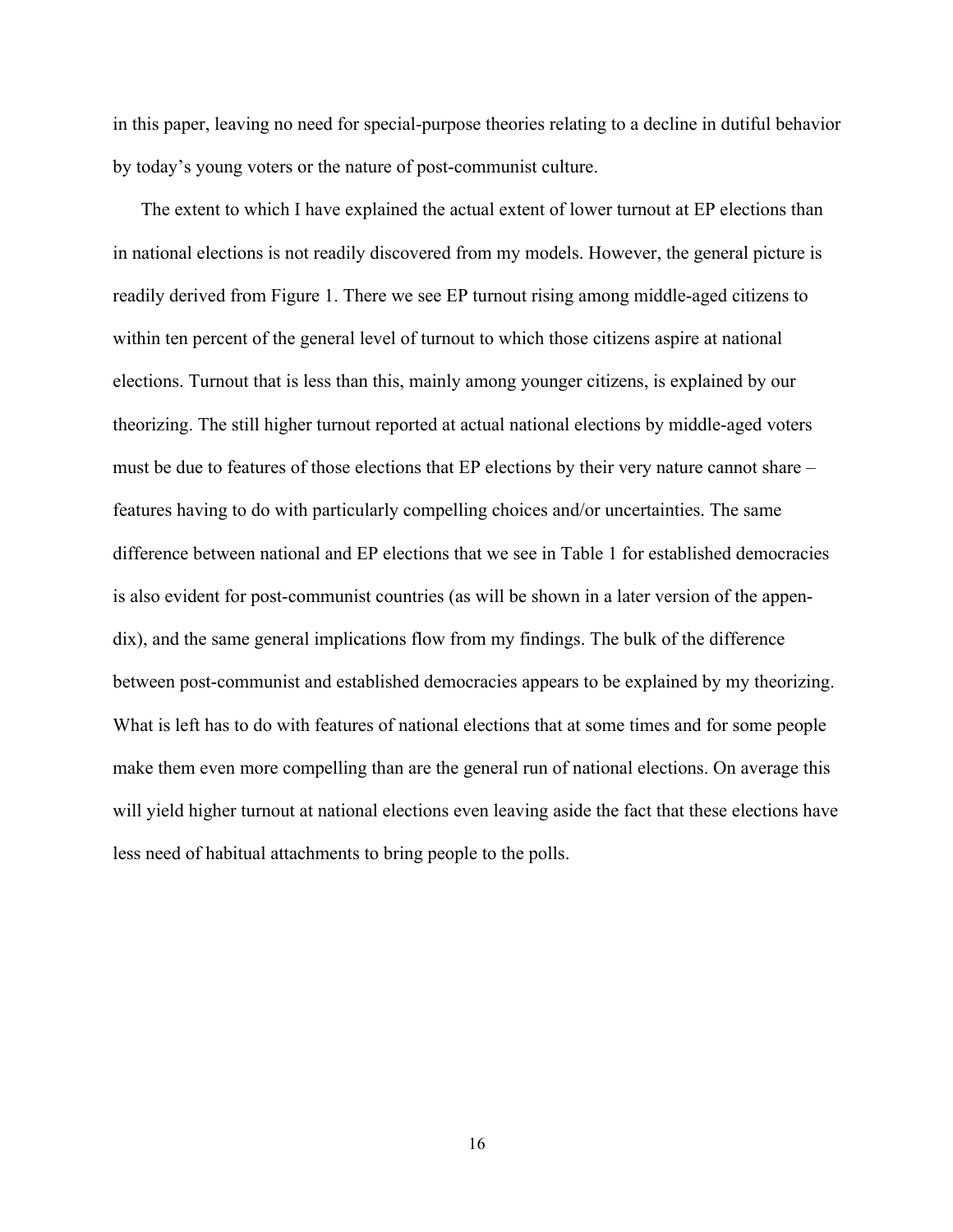## **Bibliography**

- Aldrich, John H., Jacob M. Montgomery, and Wendy Wood (2011) "Turnout as a Habit." Political Behavior 33.4: 535-563.
- Budge, Ian, Ivor Crewe, and Dennis Farlie (2010) *Party identification and beyond: representations of voting and party competition*. ECPR Press.
- Butler, David, and Donald Stokes (1969) "Political change in Britain: Forces shaping electoral choice." London: Macmillan.
- Cutts, David, Edward Fieldhouse, and Peter John (2009) "Is voting habit forming? The longitudinal impact of a GOTV campaign in the UK." *Journal of Elections, Public Opinion and Parties* 19.3: 251-263.
- Denny, Kevin, and Orla Doyle (2009) "Does voting history matter? Analysing persistence in turnout." American Journal of Political Science 53.1: 17-35.
- Dinas, Elias. "The formation of voting habits" (2012) *Journal of Elections, Public Opinion & Parties* 22.4 : 431-456.
- Dinas, Elias (2014) "Does choice bring loyalty? Electoral participation and the development of party identification." American Journal of Political Science 58.2: 449-465.
- Franklin, Mark N. (2004) *Voter turnout and the dynamics of electoral competition in established democracies since 1945*. Cambridge University Press.
- Franklin, Mark N. (2014) *Why vote at an election with no apparent purpose? Voter turnout at elections to the European Parliament*. Swedish Institute for European Policy Studies (2014:4epa). http://www.sieps.se/sites/default/files/2014\_4epa\_version2\_0.pdf
- Franklin, Mark N. and Sara B. Hobolt (2011) "The legacy of lethargy: how elections to the European Parliament depress turnout." *Electoral Studies* 30.1 (2011): 67-76.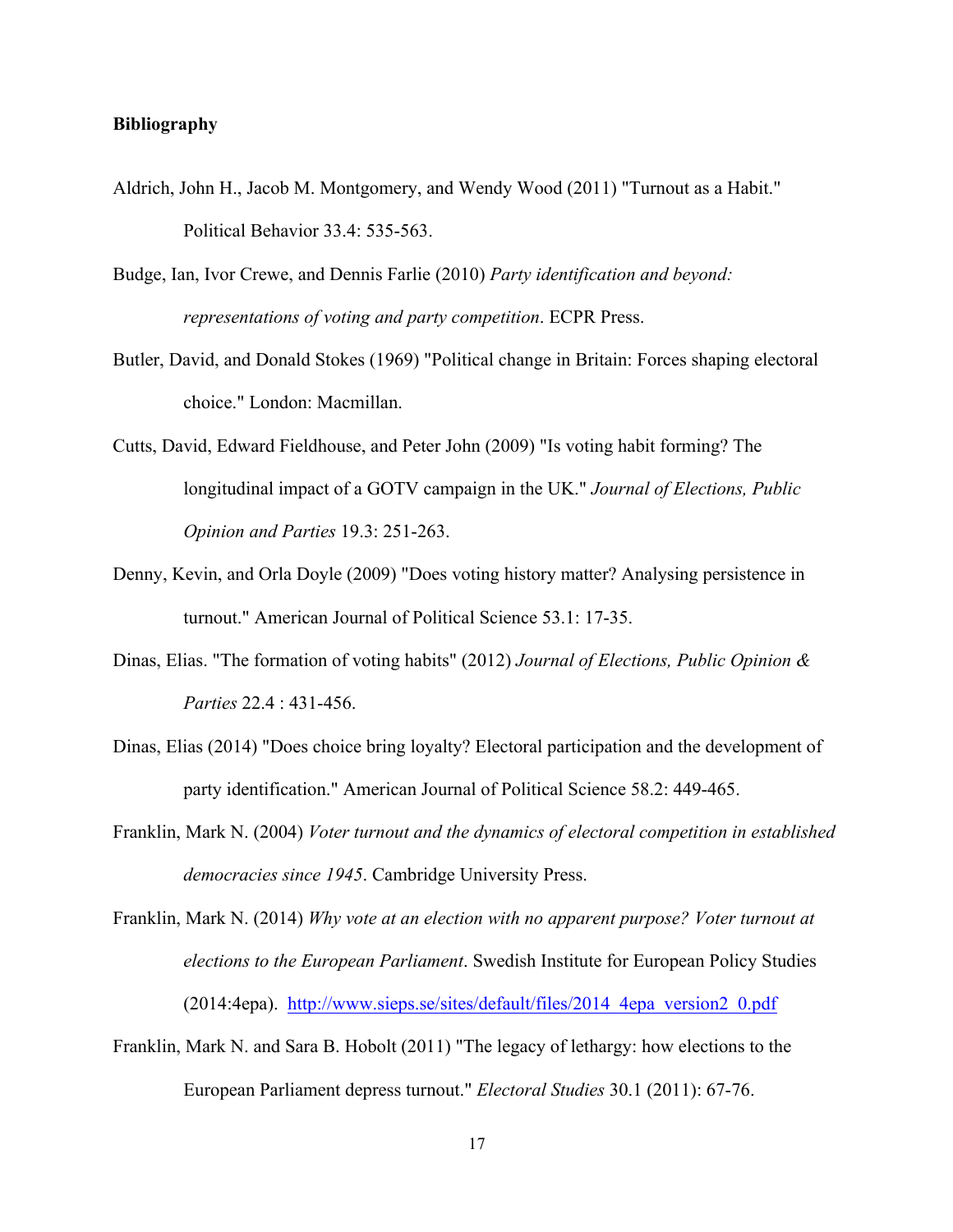- Franklin, Mark N. and Sara B. Hobolt (2014) "European Elections and the European Voter" in Jeremy Richardson (Ed.) *European Union: Power and Policy-Making,* 4rd Edition (London: Longman) 399-417.
- Gerber, Alan S., Donald P. Green, and Ron Shachar (2003) "Voting may be habit-forming: evidence from a randomized field experiment." *American Journal of Political Science* 47.3: 540-550.
- Schmitt, Hermann, and Renato Mannheimer. "About voting and non‐voting in the European elections of June 1989." *European Journal of Political Research*19.1 (1991): 31-54.
- Thomassen, Jacques (1976) "Party Identification as a Cross-National Concept: Its Meaning In The Netherlands" in Ian Budge, Ivore Crewe and Dennis Farley *Party identification and beyond*. John Wiley and sons.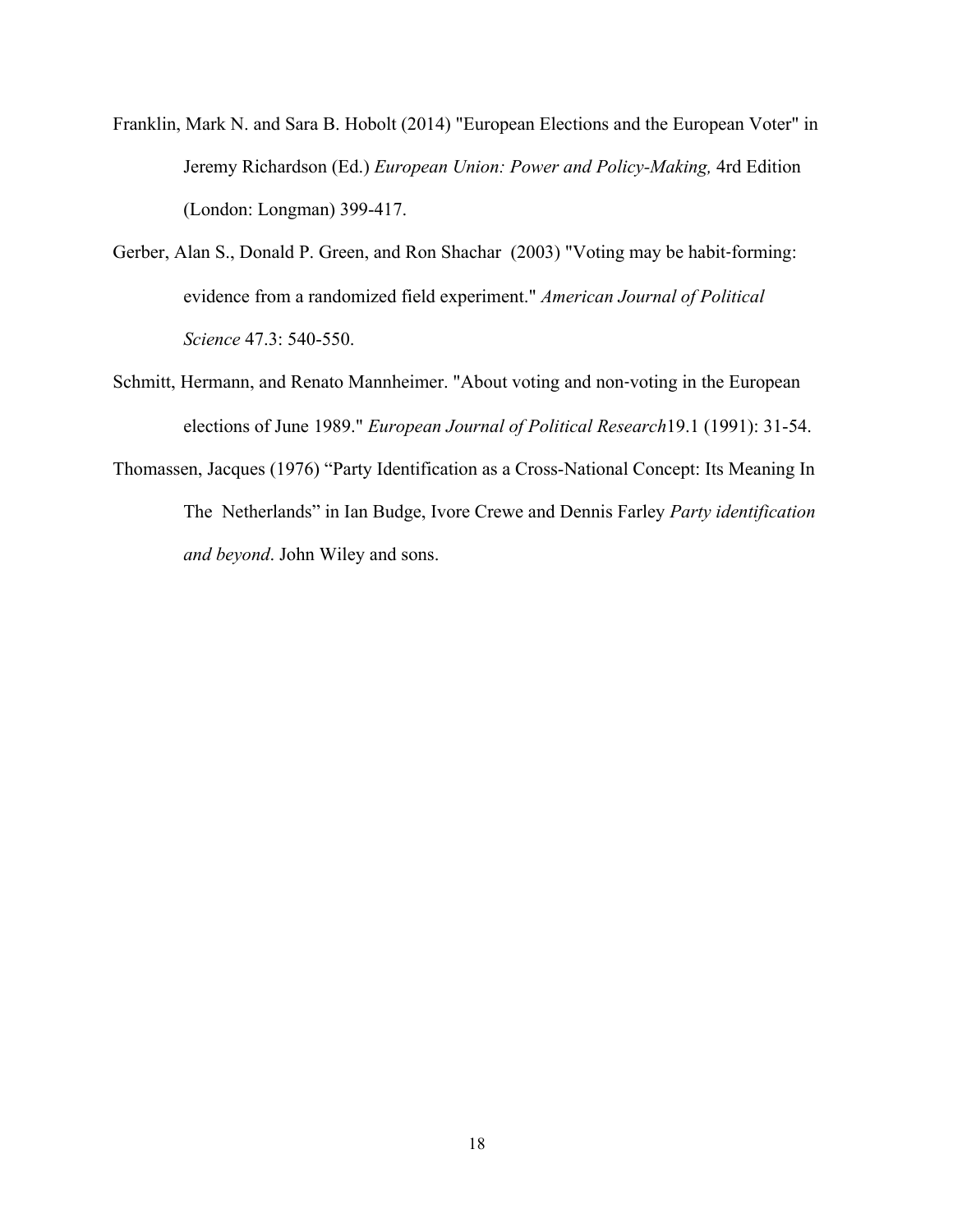# **Appendix**



Figure A.1 Vote intention at next national election compared to voting in European Parliament election, 1989-2014